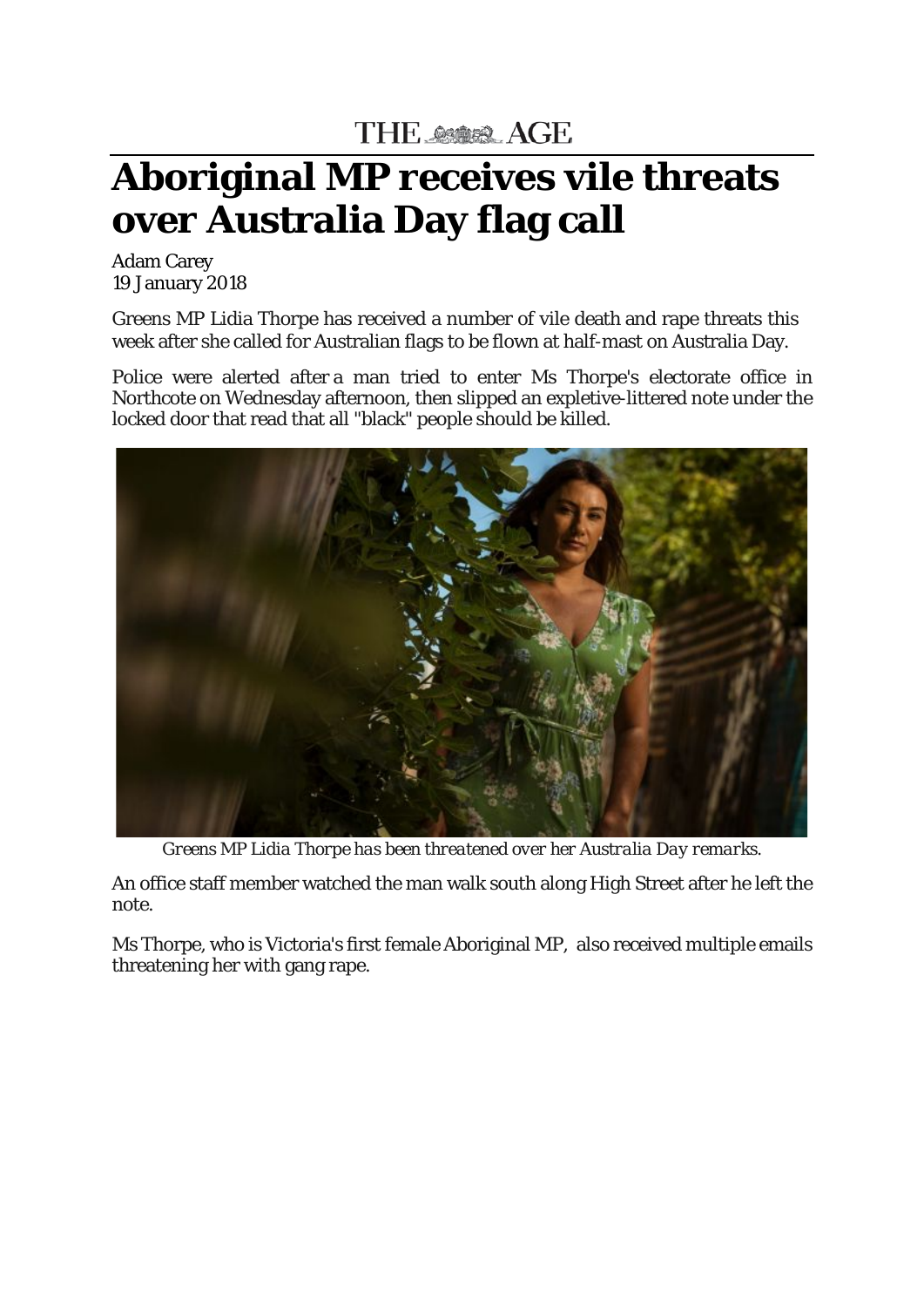

*Lidia Thorpe, pictured addressing State Parliament, says marking Australia Day on January 26 causes "deep pain for Australia's First Nations people".* Photo: Eddie Jim

The MP's staff alerted the parliamentary security service, who referred the matter to police on Thursday.

Police told Ms Thorpe's office they are attempting to track down who sent the emails.

## Advertisement

In correspondence to Ms Thorpe's office, seen by Fairfax Media, police said they would increase patrols in the vicinity of the office in response, and offered a security audit of the MP's home.

Ms Thorpe said that the threats had left her feeling physically vulnerable and unable to sleep.

"I walk these streets often and I stop and talk to people ... so thinking that this person is out there and has the confidence to come knocking on my door – then what would that person do if he saw me on the street?" she said.

But she said the threats would not intimidate her against speaking out and that she believed they came from a small, hate-filled element in society.

"My comments are about bringing people together and bringing this nation together, which I think we haven't done a good job of over the years," she said.

Ms Thorpe said publicly this week that Australia Day is "a day of mourning and deep pain for Australia's First Nations people".

## *What would that person do if he saw me on the street?*

Lidia Thorpe, Victorian Greens MP